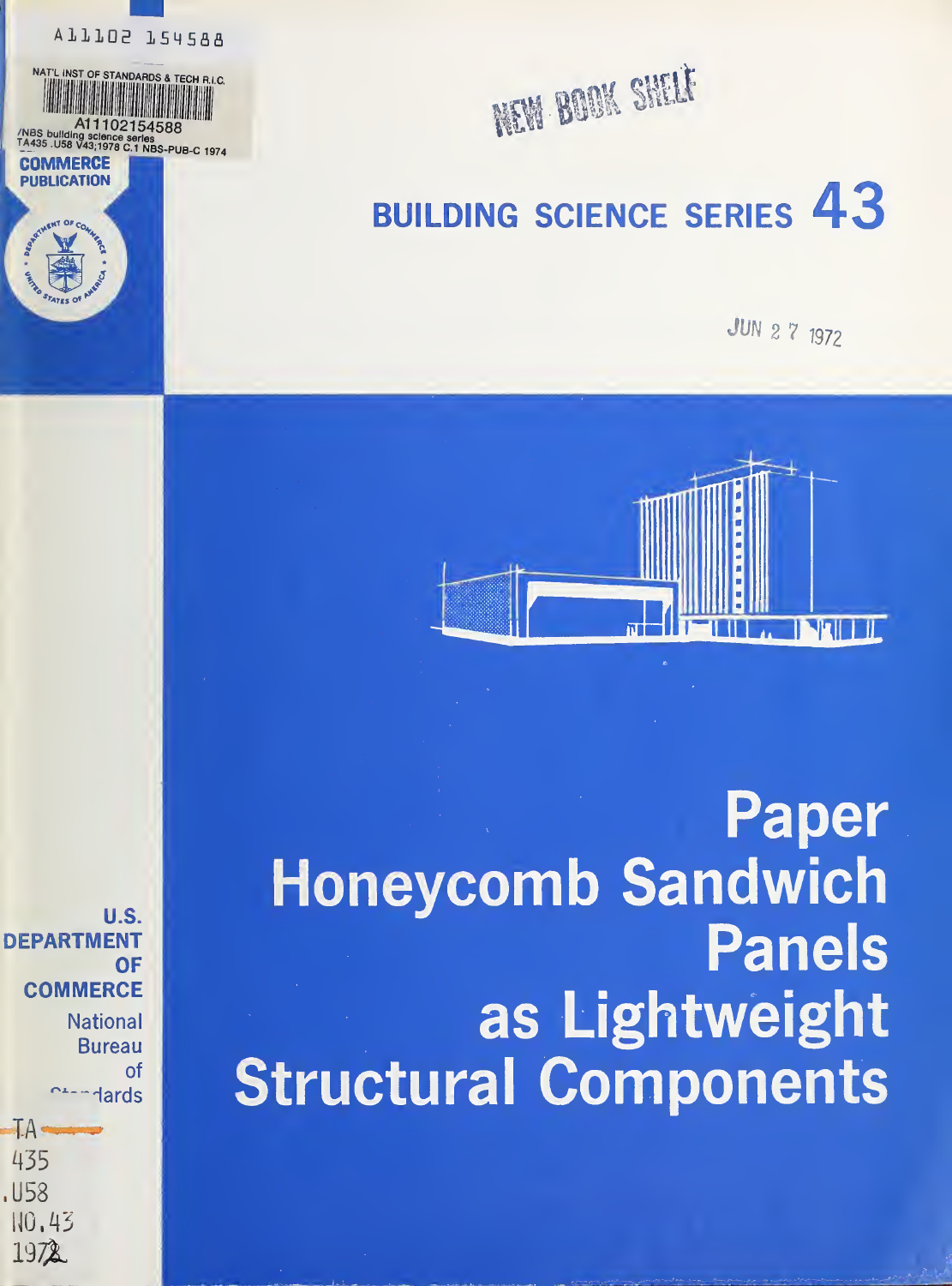#### The Building Science Series

The Building Science Series disseminates technical information developed at the National Bureau of Standards on building materials, components, systems and whole structures. The Series present research results, test methods and performance criteria related to the structural and environmental functions and the durability and safety characteristics of building elements and systems.

These publications, similar in style and content to the NBS Building Materials and Structures Reports, (1938-59), are directed toward the manufacturing, design, construction and research segments of the building industry, standards organizations and officials responsible for building codes.

The material for this Series originate principally in the Building Research Division of the NBS Institute for Applied Technology. The publications are divided into three general groups: Building Systems and Processes; Health, Safety, and Comfort; and Structures and Materials. Listed below are other publications in the category of-

#### Structures and Materials

- Interrelations Between Cement and Concrete Properties: Part 1, Materials and Techniques and Trace Elements (C13.29/2:2) 35 cents
- Weather Resistance of Porcelain Enamels: Effect of Exposure Site and Other Variables After Seven Years (C13.29/2:4) 20 cents
- Interrelations Between Cement and Concrete Properties : Part 2, Sulfate Expansion, Heat of Hydration, and Autoclave Expansion (CI3.29/2:5) 35 cents
- Some Properties of the Calcium Aluminoferrite Hydrates (C13.29/2:6) 20 cents
- Organic Coatings, Properties, Selection, and Use (C13.29/2:7) \$2.50
- Interrelations Between Cement and Concrete Properties: Part 3, Compressive Strengths of Portland Cement Test Mortars and Steam-Cured Mortars (Cl3.29/2:8) 35 cents
- Thermal Shock Resistance for Built-Up Membranes (Cl3.29/2:9) 20 cents
- Shrinkage and Creep in Prestressed Concrete (C13.29/2:13) 15 cents
- Experimental Determination of Eccentricity of Floor Loads Applied to a Bearing Wall (C13.29/2:14) 15 cents
- Interrelations Between Cement and Concrete Properties: Part 4, Shrinkage of Hardened Portland Cement Pastes (C13.29/2:15) 75 cents
- Causes of Variation in Chemical Analyses and Physical Tests of Portland Cement (C13.29/2:17) 40 cents
- A Study of the Variables Involved in the Saturating of Roofing Felts (C13.29/2:19) <sup>30</sup> cents
- Proceedings of a Seminar on the Durability of Insulating Glass (Cl3.29/2:20) 75 cents
- Hail Resistance of Roofing Products (C13.29/2:23) 25 cents
- Natural Weathering of Mineral Stabilized Asphalt Coatings on Organic Felt (C13.29/2:24) 30 cents
- Structural Performance Test of a Building System (C13.29/2:25) \$1.25
- <sup>1964</sup> Exposure Test of Porcelain Enamels on Aluminum—Three Year Inspection (C13.29/2:29) <sup>25</sup> cents
- Flexural Behavior of Prestressed Concrete Composite Tee-Beams (C13.29/2:31) 25 cents
- Compressive Strength of Slender Concrete Masonry Walls (C13.29/2:33) 40 cents
- Strength of Masonry Walls under Compressive and Transverse Loads (Cl3.29/2:34) 70 cents
- Interrelation Between Cement and Concrete Properties: Part 5, Freezing and Thawing Durability, Saturation, Water Loss and Absorption, Dynamic Modulus (C13.29/2:35) \$1.25
- Interrelations Between Cement and Concrete Properties: Part 6, Compilation of Data from Laboratory Studies (Cl3.29/2:36) \$1.25
- 1939 Exposure Test of Porcelain Enamels on Steel, 30- Year Inspection (C13.29/2:38) 25 cents
- Engineering Aspects of the 1971 San Fernando Earthquake (C13.29/2:40) \$3.00

Send order (use Superintendent of Documents Catalog Nos.) with remittance to:

Superintendent of Documents, U.S. Government Printing Office, Washington, D.C. 20402.

Remittances from foreign countries should include an additional one-fourth of the purchase price for postage.

[See mailing list announcement on last page.]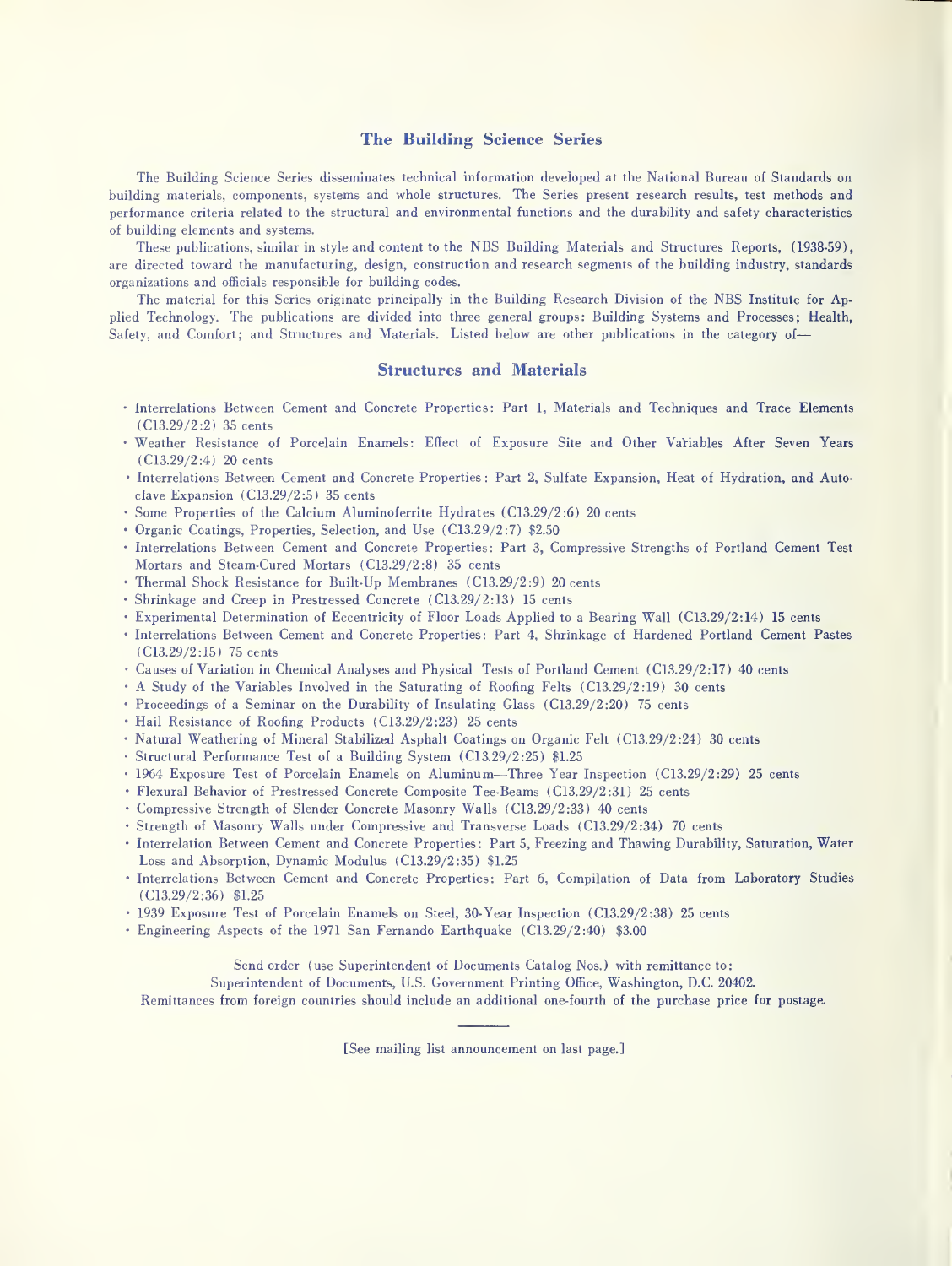UNITED STATES DEPARTMENT OF COMMERCE . Peter G. Peterson, Secretary NATIONAL BUREAU OF STANDARDS • Lewis M. Branscomb, Direcior

### Paper Honeycomb Sandwich Panels as Lightweight Structural Components

T. W. Reichard

Building Research Division Institute for Applied Technology National Bureau of Standards Washington, D.C. 20234



Building Science Series 43 Nat. Bur. Stand. (U.S.), Bldg. Sci. Ser. 43, 7 pages (Apr. 1972) CODEN: BSSNBV

Issued April 1972

For sale by the Superintendent of Documents, U.S. Government Printing Office Washington, D.C. 20402 (Order by SD Catalog No. C 13.29/2:43). Price 25 cents Stock Number 0303-0959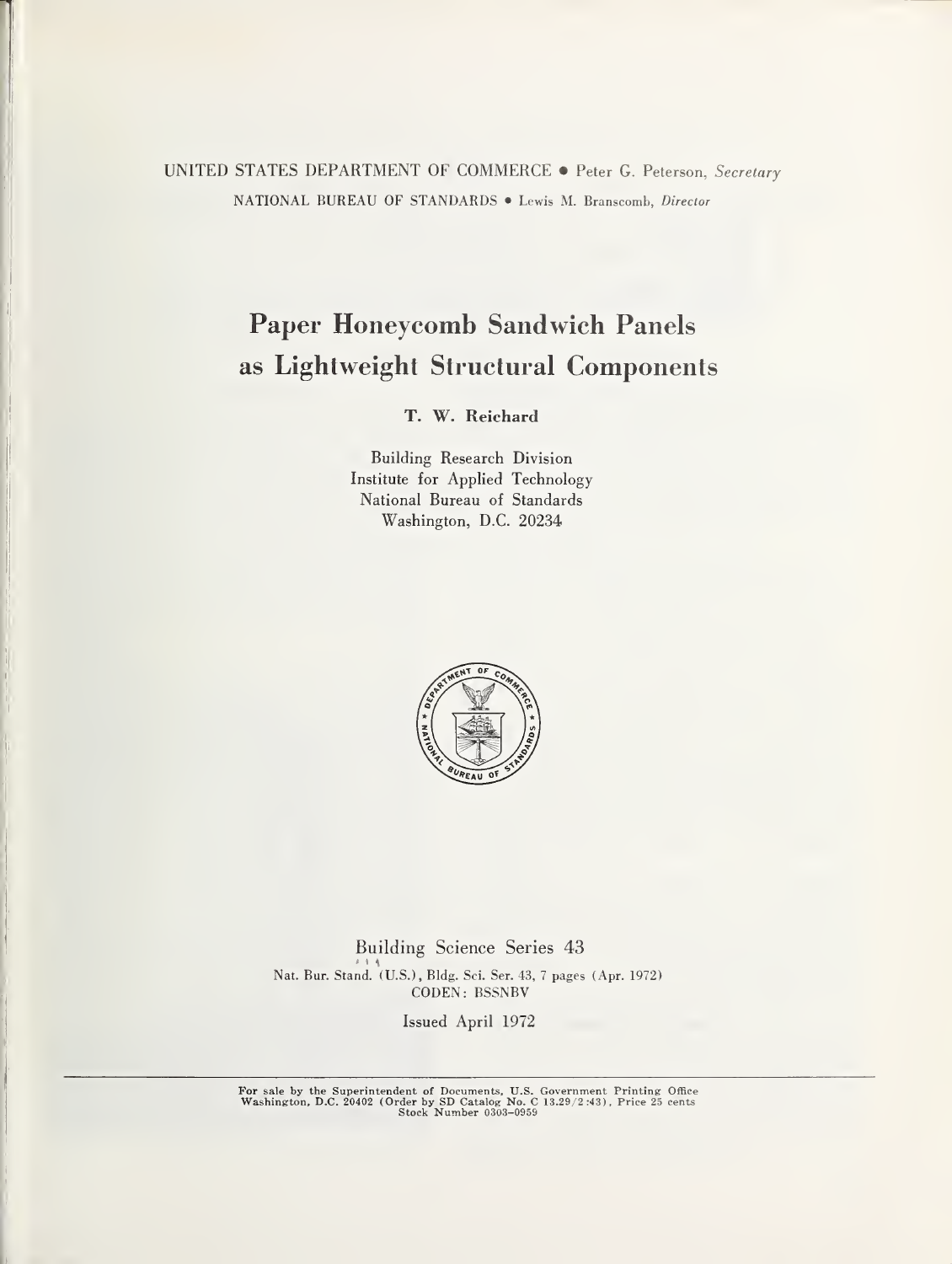#### **Contents**

|  | $P_{B}$ <i>re</i> |
|--|-------------------|
|  |                   |
|  |                   |
|  |                   |
|  |                   |
|  |                   |

Library of Congress Catalog Card Number: 71—190625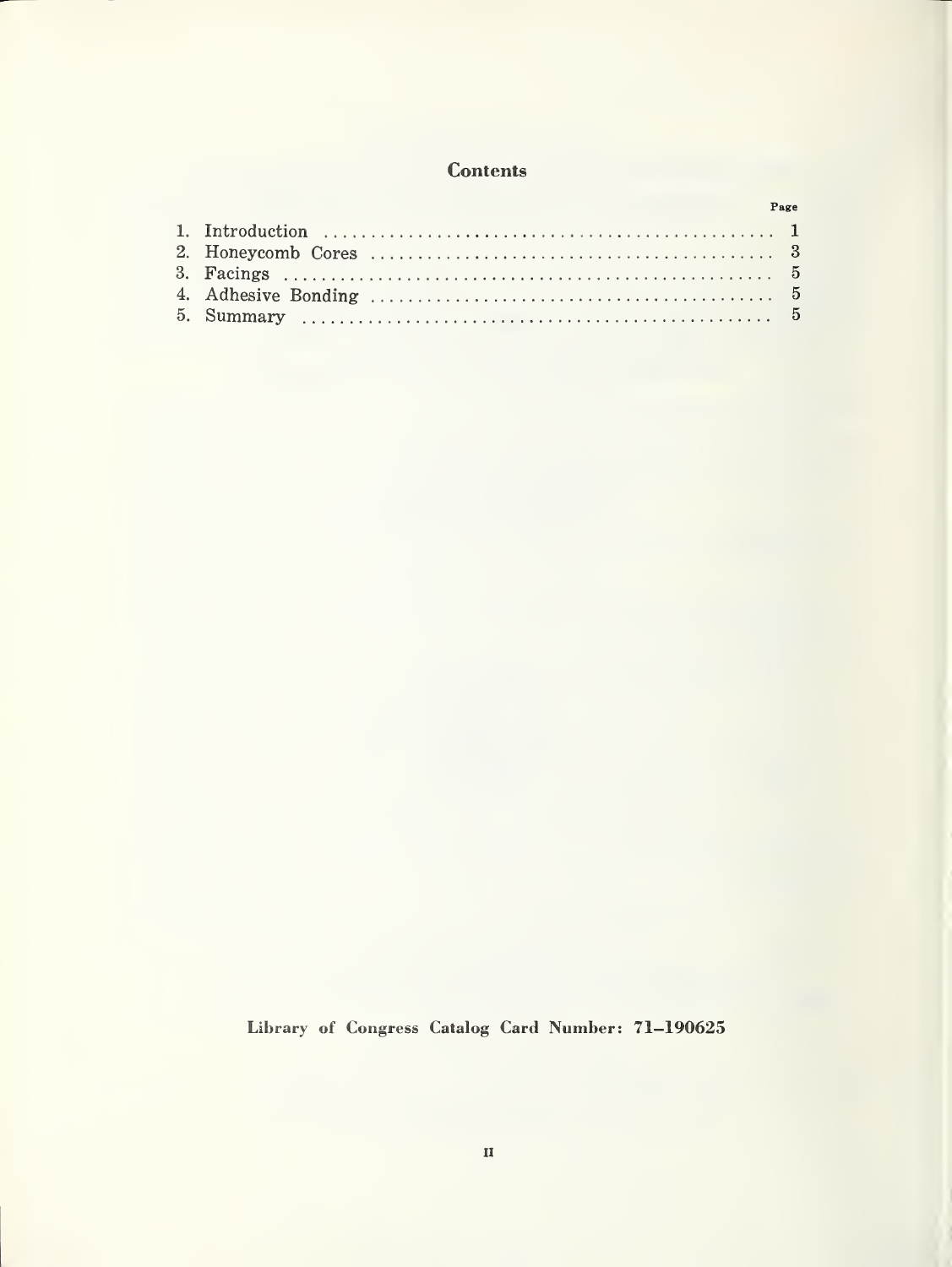#### Paper Honeycomb Sandwich Panels as Lightweight Structural Components

T. W. Reichard

This paper presents <sup>a</sup> resume of current practice in the U.S. with regard to the use of sandwich panels in single-story buildings. Descriptions and properties of typical paper honeycomb cores are given. Some of the factors which are considered in choosing sandwich facings and adhesives are given.

Key words: Adhesive; paper honeycomb; sandwich facings; sandwich panels.

#### 1. Introduction

Light weight in buildings is not necessarily a panacea to the building industry. It can be advantageous when the saving in weight results in some functional or economic gain. When a reduction in weight is required it can be achieved by either one or both of two methods : first, by the use of material in a more efficient manner and second, by the use of materials with high strength-to-density ratios. Structural sandwiches for buildings can be an example of both of these methods, but usually only the first is used because of the higher cost of high strength materials.

Structural sandwiches are a logical choice when designing lightweight buildings and they



FIGURE 1. Typical paper honeycomb sandwich panel.

are being use quite extensively in the U.S. at the present time. Several of the sandwiches being used were developed by the aerospace industry. This industry requires very high strength-to-weight ratios in their structural components. Structural sandwiches with honeycomb cores and high strength facings (see fig. 1) provide the highest flexural rigidities with very low weights.

The honeycomb cores for aircraft and space vehicle components are being made from a variety of materials, such as paper, plastic, or even titanium. The facings used on these sandwiches vary from materials such as aluminum to graphite or boron fiber reinforced plastics.

Table <sup>1</sup> is a listing of some of the sandwiches, which are being used or are being proposed for use in buildings at the present time. It should be noted that most of these include paper honeycomb as a core material.

The plastic foam listed here is not used widely in structural sandwiches because of the low shear strength of most of these foams. When used as a core, the plastic foam is relied on only to provide lateral stiffening for the facing and auxiliary structural members are attached to the facings.

Figures 2 and 3 illustrate two structures which are being produced in the U.S. and which utilize sandwich panel material. The building shown in figure 2 was constructed in our laboratory using aluminum-faced, paper honeycomb panels 76mm (3 inches) thick. These panels, which were used in walls, roof, and floors, were connected together by means of sheet metal screws and aluminum extrusions.

The building shown in figure 3 is constructed of sandwich panels using paper honeycomb cores and steel facings. This building is a single-story, single-family house prefabricated by one of the large corporations in the U.S. The complete building is designed to be set up in a matter of hours on concrete piers.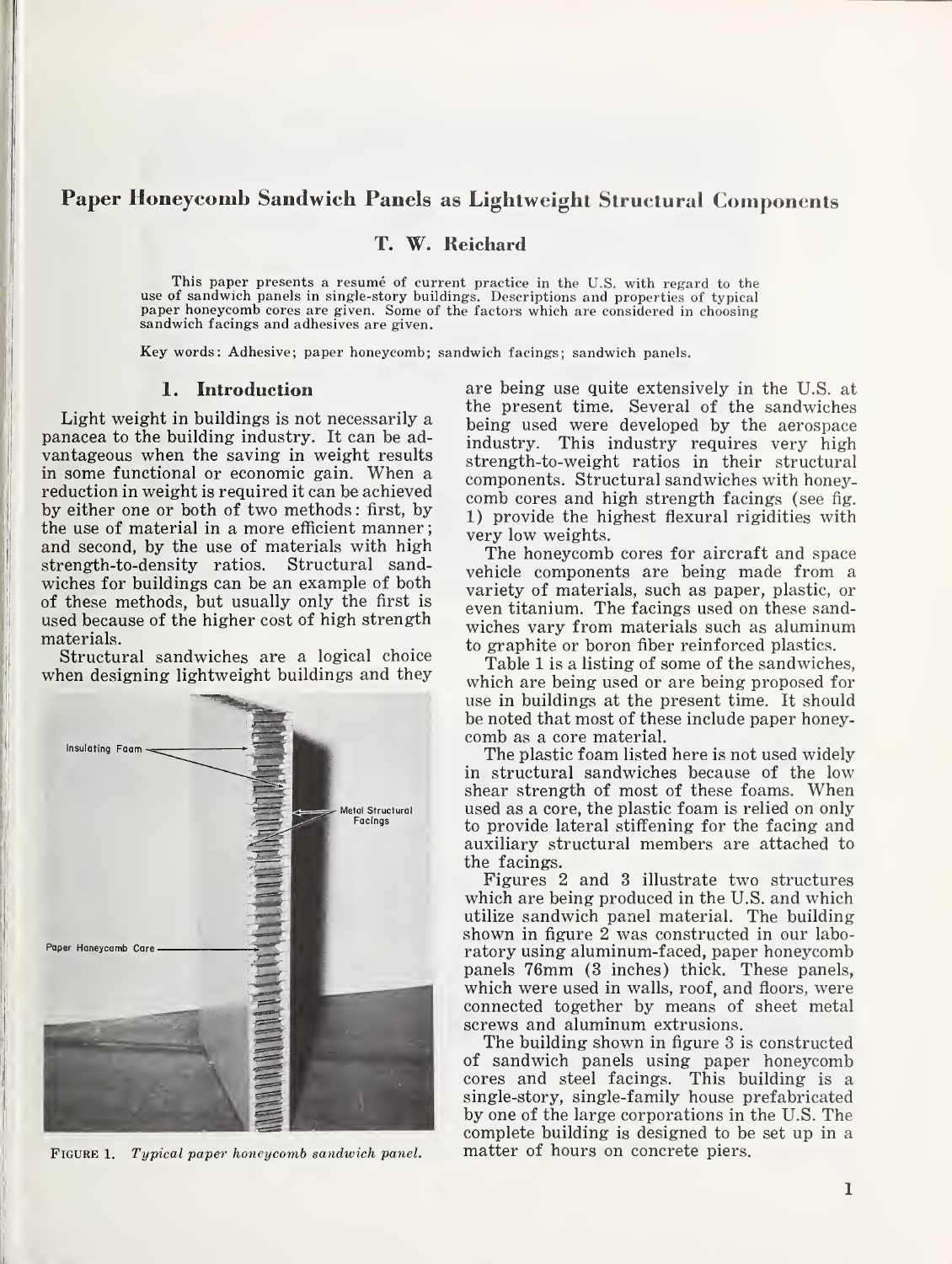

FIGURE 2. Commercially available building constructed with aluminum-faced sandwich panels.



FIGURE 3. Single family house constructed with steel-faced sandwich panels.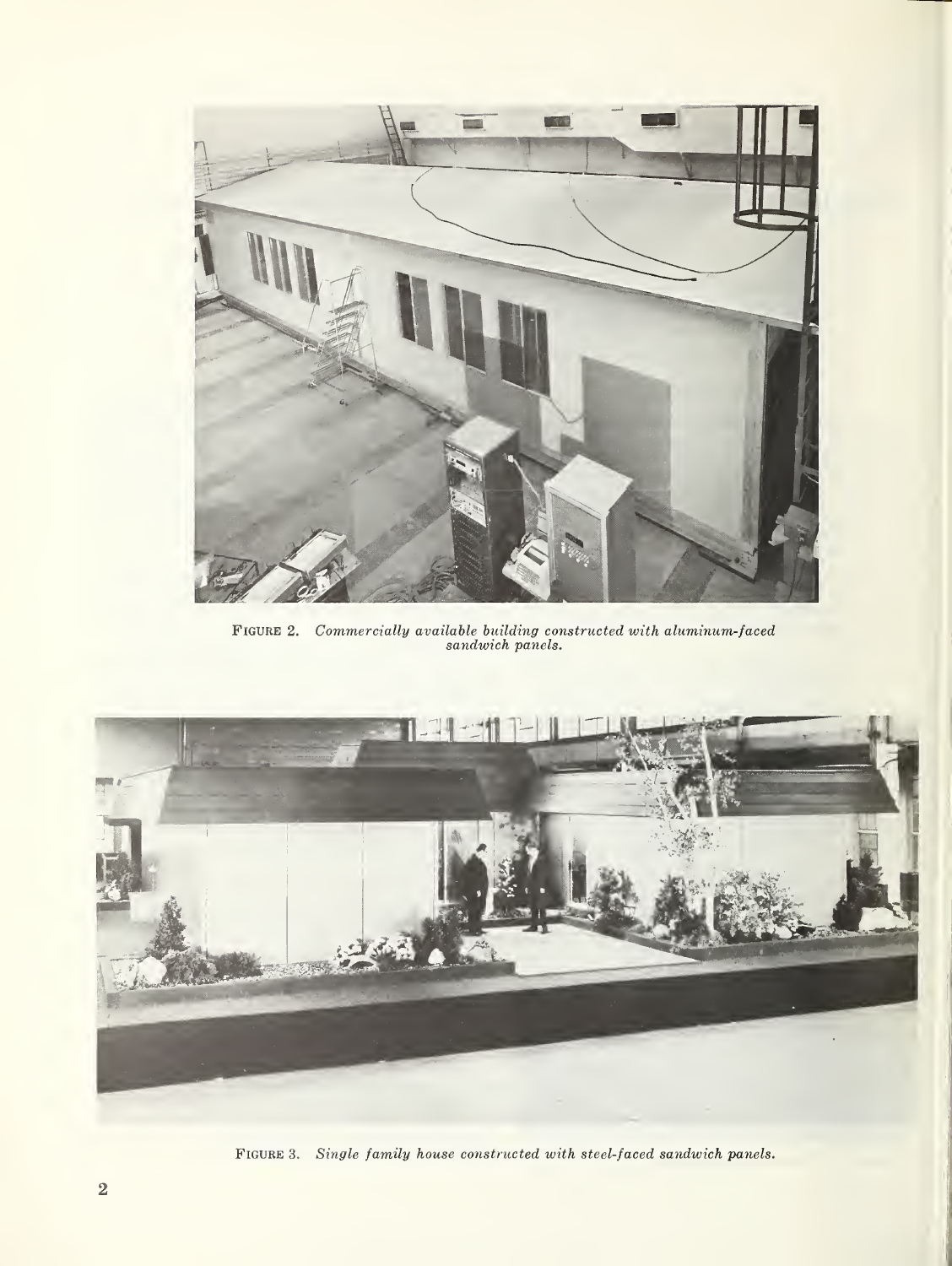|                 | Core      |        |                                     | Structural facing |         |                            | Additional      |                     |             |
|-----------------|-----------|--------|-------------------------------------|-------------------|---------|----------------------------|-----------------|---------------------|-------------|
| Type            | Thickness |        | Material                            | Thickness         |         | Material                   | Facing          | Weight <sup>1</sup> |             |
|                 | mm        | (in)   |                                     | $\,mm$            | (in)    |                            |                 | $kg/m^2$            | $(lb/ft^2)$ |
| 1               | 76.       | (3)    | Paper honeycomb                     | 0.6               | (0.024) | Aluminum                   | none            | 5.9                 | (1.2)       |
| $\mathbf{2}$    | 76.       | (3)    | Paper honeycomb<br>and plastic foam | 0.5               | (.020)  | Steel                      | none            | 10.7                | (2.2)       |
| 3               | 51.       | (2)    | Aluminum honey-<br>comb             | $1.6\,$           | (.064)  | High pressure<br>laminate  | none            |                     |             |
| 4               | 76.       | (3)    | Paper honeycomb                     | 3.6               | (.140)  | FRP <sup>2</sup>           | Gypsum<br>board | 32.2                | (6.6)       |
| $5\overline{a}$ | 102.      | (4)    | Paper honeycomb                     | 3.2               | (.125)  | Cement asbes-<br>tos board | none            | 18.6                | (3.8)       |
| 6               | 56.       | (2.25) | Plastic foam <sup>3</sup>           | 3.2               | (.125)  | Cement asbes-<br>tos board | Gypsum<br>board |                     |             |
| 7               | 89.       | (3.5)  | Corrugated FRP                      | 2.5               | (.100)  | FRP                        | none            | 14.6                | (3.0)       |

TABLE 1. Typical structural sandwich panels for buildings

<sup>1</sup> Weight per unit area of panel.

<sup>2</sup> FRP indicates fiberglass reinforced plastic.

<sup>3</sup> This panel has a structural aluminum frame.

#### 2. Honeycomb Cores

Honeycombs suitable for use as cores in sandwich panels are being produced from many different materials but essentially from those materials which can be formed into thin sheets. Some of the materials now being used for honeycomb are: kraft paper, nylon paper, polyethylene, fiberglass (and other fibers) reinforced plastics, aluminum, stainless steel, and titanium.

With each material, the most frequently used honeycomb has a hexagonal configuration (see fig. 4), but other configurations are being made. Some of these other configurations are designed for applications where special qualities such as double curvature are required.

The structural sandwich panels for buildings are almost always made with kraft paper honeycombs. Kraft paper is available in many diiferent weights and thicknesses and is low in cost in comparison with other materials used for honeycomb.

The kraft paper is usually modified by impregnation with a phenolic resin. The phenolic resin improves both the dry and wet strength, and imparts fungus resistance to the paper. Other treatments and resins are sometimes used to impart special properties to the honeycomb.

The mechanical properties and cost of kraft paper honeycomb vary with the weight of the paper, amount and type of resin impregnation, and cell size. The relative costs of some typical honeycombs are given in table 2. In general, the mechanical properties can be estimated from the unit weight of the expanded honeycomb.

The curves of figures 5 and 6 indicate the effect of the unit weight of some typical honey-



FIGURE 4. Standard terms used with hexagonal honeycombs.

combs on their shear and flatwise compressive strength. It should be noted that the strength values indicated in figures 5 and 6 are for "dry" specimens 25.4mm (1 inch) thick and that the strengths will be different for "wet" paper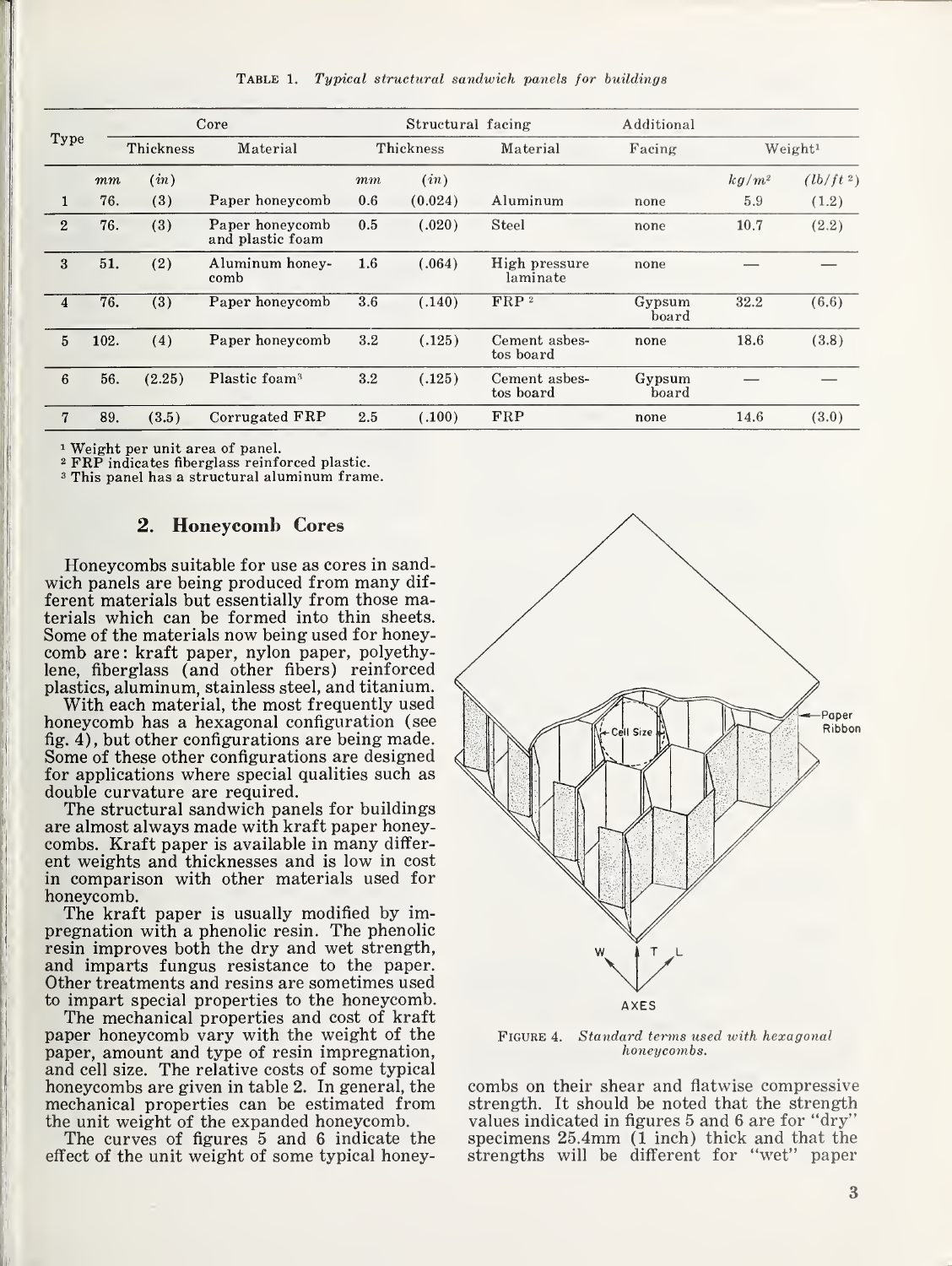

FIGURE 5. *Typical shear strength values for hexagonal*<br>honeycomb in the "TL" plane.<br><sup>UNIT WEIGHT, 1b/ft</sub>3</sup>



Figure 6. Typical compressive strength values for hexagonal honeycomb.

honeycomb specimens and for other thicknesses.

The term "dry" denotes paper honeycomb at equilibrium with room temperature air at 50 percent relative humidity. The moisture content of the paper at these conditions is about 5 percent by weight. All the mechanical properties of paper are affected by moisture content. The amount of moisture in a paper at a particular humidity condition is affected significantly by the amount and type of resin impregnation. Thus, it is necessary to determine the exact effect of various humidity conditions on the mechanical properties of a given paper. It is reasonable to expect that a paper will have only 50 to 60 percent of its "dry" strength when at equilibrium with 100 percent relative humidity, and even less after immersion in water.

Table 2. Comparison of honeycomb costs\*

| Honeycomb type                                                    | Relative cost   |
|-------------------------------------------------------------------|-----------------|
| Nonstructural grade, paper<br>$(0\%$ resin impregnation)          | 1.0             |
| Structural grade, paper<br>(11-18% resin impregnation)            | 1.2.            |
| Fire-resistant, structural, paper                                 | 1.4             |
| High strength, water resistant, paper (25-35% resin impregnation) | 2.6             |
| Commercial grade, aluminum                                        | $\overline{3}1$ |

\* Based on 25.4mm (1 inch) thick honeycomb weighing approximately 32.  $\text{kg/m}^3$  (2 lb/ft<sup>3</sup>).



FIGURE 7. Effect of thickness on shear strength of honeycomb.

Figure 7 indicates clearly the effect that the thickness of the honeycomb core has on the shear strength. The effect of the thickness on the compressive strength is not very significant for thicknesses greater than 25.4mm (1 inch).

The method of manufacturing honeycombs results in shear strengths that vary with direction. Figure 4 illustrates the commonly ac cepted method of indicating the orientation of honeycombs. The "L" direction is parallel to the paper ribbon and the "W" direction is perpendicular. For a typical hexagonal honeycomb the shear strength and modulus of rigidity in the "TW" plane is about 40 percent less than that in the "TL" plane. This directional variation in properties is unfortunate because the strong "L" direction is with the width of the honeycomb as produced (not over 1.22m at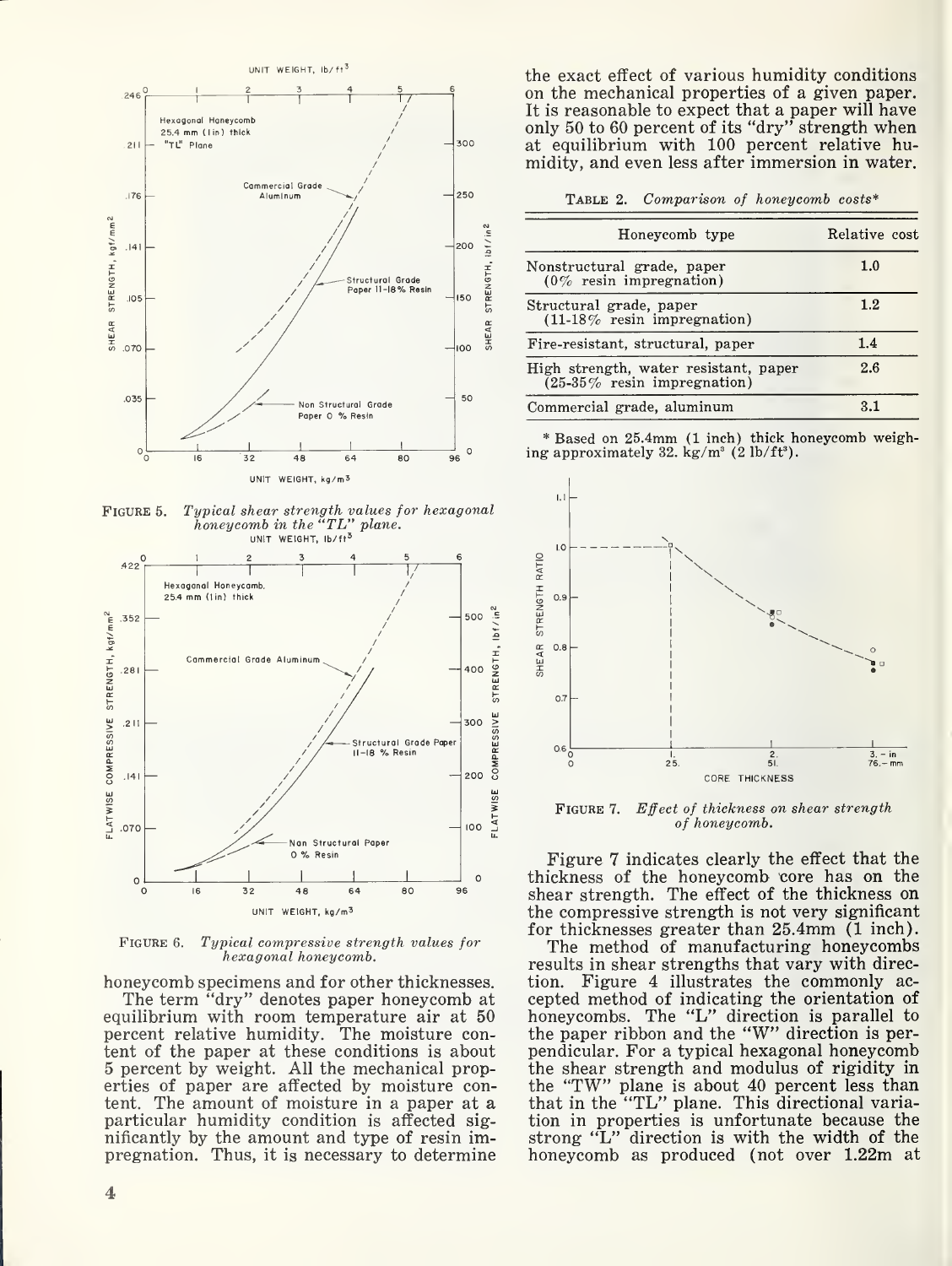present). If the sandwich designer wants to take advantage of the strong direction in a flex ural member he must splice a number of pieces of core together in such a manner that the shear stresses can be transferred from piece to piece.

The thermal insulation provided by paper honeycomb as the core in a sandwich panel is insufficient for many applications. When added insulation is required, some form of insulating material is placed in the honeycomb cells. Generally some type of plastic foam is used, but other materials such as vermiculite, perlite, fiberglass, or mineral wool are also used in the cells.

#### 3. Facings

The structural facings for sandwich panels can be made of almost any material with reliable mechanical properties. strength materials such as the metals or fiber reinforced composite are generally used as the structural facings, but service factors such as fire, impact, abrasion, and concentrated loads, greatly influence the selection.

Closely allied with these selection factors is the cost of lamination because the choice of the adhesive and the subsequent bonding process are interrelated with the choice of the facing material. Damage to the facings in handling and shipping is many times an unexpected cost item.

Aluminum and steel are widely used as facings, because they can be purchased with the surface already prepared for adhesive bonding. This prepared surface greatly simplifies the sandwich bonding process for the panel producer. In addition, both aluminum and steel are available in coil form with a variety of millapplied, finished surfaces which have proven to be very durable.

Fiberglass reinforced plastic (FRP) are being used for facing on sandwiches which are laminated by using the matrix-plastic as the bonding adhesive.

In some applications additional sheet material is bonded to the exposed surface of the primary structural facing. This is done when some characteristics of the panel must be modified. For example, the Type 4 sandwich panel of table <sup>1</sup> has primary structural facings of FRP, but gypsum board was bonded to each face in order to provide better fire resistance and lower sound transmission.

Sandwich panels will always have a tendency to bow or bend out of plane because of differ ences in the temperature and/or in the moisture content of the two facings. This tendency can be reduced by proper choice of the facing materials and thickness. The usual practice is to have a symmetrical (balanced) sandwich,

i.e., identical facings on both sides of the sandwich.

Bowing of the sandwich panel is usually partially restrained by other components in the bow are both significant, unusual stress conditions within the sandwich may induce delamination of the panel.

#### 4. Adhesive Bonding

The subject of the adhesive bonding of sandwich panels is so evolutionary and intricate that it can not be adequately covered in this paper. However, a brief mention of some basic precautions is in order. Further information can be gained by consulting the references cited below<sup>1,2</sup> and reputable adhesive manufacturers' literature.

Stated simply, a sandwich panel has a relatively thick, low strength core bonded to relatively thin, high strength facings where the important word in this description is "bonded." A failure of the bond results in <sup>a</sup> loss in struc tural integrity of the sandwich panel.

Under ideal conditions many adhesives will supply the required bond, but ideal conditions seldom occur in a building. For example, significant amounts of moisture, usually as vapor, will penetrate, sandwich panels under service conditions even when they have metal facings. High humidity within the panel can degrade the bond, but when the high humidity is combined with the high temperature induced by solar heating the degradation can be severe.

Moisture combined with elevated temperatures can degrade the bond by several methods one, by degradation of the adhesive itself, two, by corrosion of the facing material and three, by chemical reaction with one or more of the other materials within the panel.

Some adhesives are water soluble while others allow the moisture to penetrate through and deposit on the substrate and thus weakening the bond.

Adhesives can be classified in a number of ways, but for sandwich panels they should be classified according to the bond strength and durability attained when used with the particular facings and core chosen. In general, wood and wood products (kraft paper for in stance) are easily bonded, whereas, metals re quire greater care and cleanliness.

#### 5. Summary

The construction industry in the U.S. is now using several different sandwich panel systems and is contemplating the use of others. Many

<sup>^</sup> Symposium on Structural Adhesives Bonding, Editor, Michael J. Bodnar ( Interscience Publishers, New York City, New York, 1966). - U. S. Department of Defense, Military Handbook, Structural Sandwich Composites, MIL-HDBK-23A, 1968.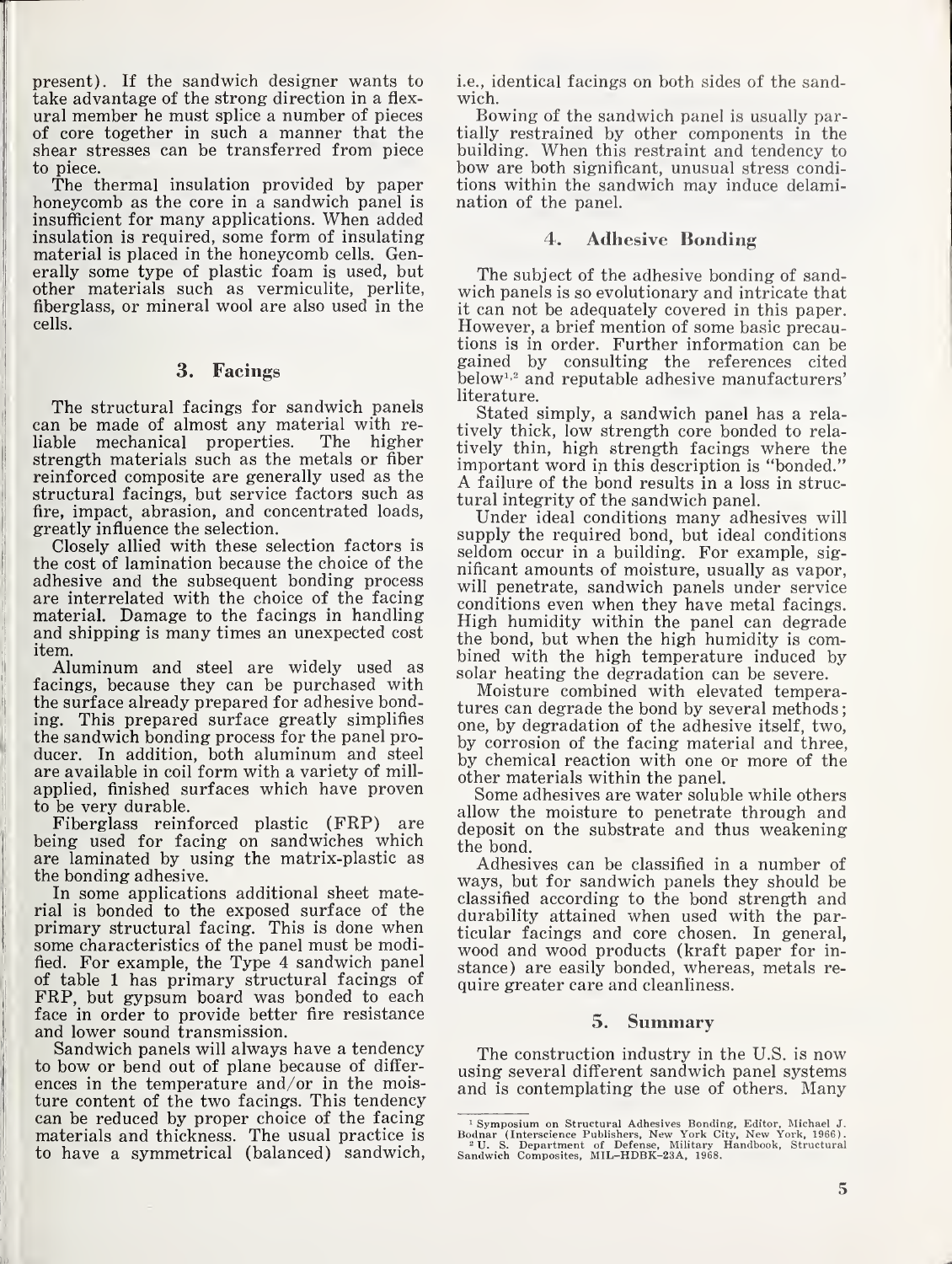of these systems utilize paper honeycomb as the core material in the sandwiches.

Paper honeycomb is available in a variety of weights, thicknesses and impregnations which control the mechanical properties of the core. Insulating material is often placed in the honeycomb cells to improve the thermal characteristics.

The facing materials most widely used for structural sandwiches are prefinished aluminum or steel and fiberglass reinforced plastic. Additional facings, such as gypsum board, are sometimes added to improve the performance of the sandwich.

The most important single element in a struc tural sandwich is the bond between the facings and core. The choice of the adhesive and the bonding process should be based on the assumption that the system will be exposed to adverse conditions in service.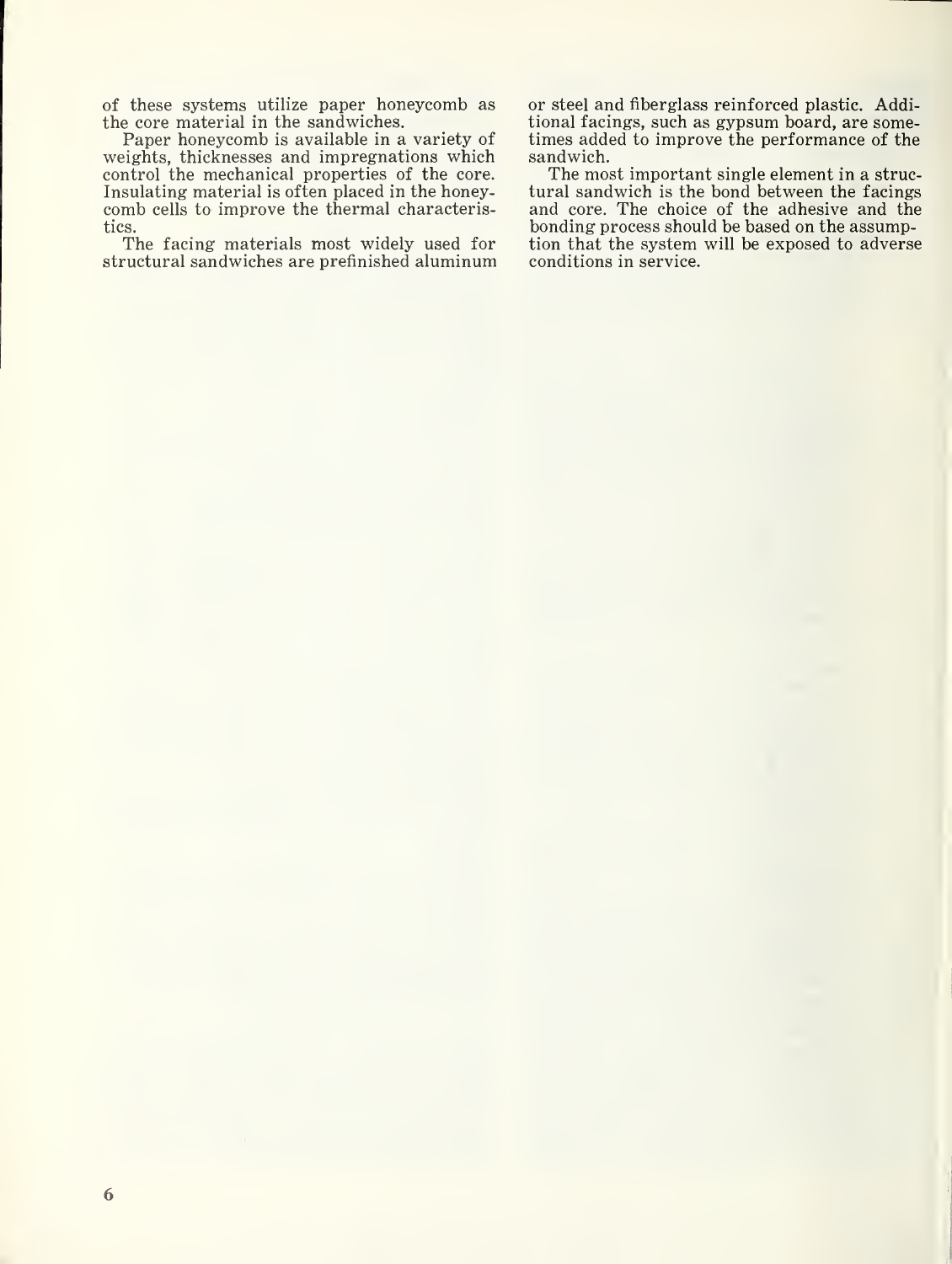| FORM NBS-114A (1-71)                                                                                                                                                                                                            |                           |                      |                                 |
|---------------------------------------------------------------------------------------------------------------------------------------------------------------------------------------------------------------------------------|---------------------------|----------------------|---------------------------------|
| 1. PUBLICATION OR REPORT NO.<br>U.S. DEPT. OF COMM.<br><b>BIBLIOGRAPHIC DATA</b><br>NBS BSS-43<br><b>SHEET</b>                                                                                                                  | 2. Gov't Accession<br>No. |                      | 3. Recipient's Accession No.    |
| 4. TITLE AND SUBTITLE                                                                                                                                                                                                           |                           | 5. Publication Date  |                                 |
| Paper Honeycomb Sandwich Panels as Lightweight Structural                                                                                                                                                                       |                           |                      | April 1972                      |
| Components                                                                                                                                                                                                                      |                           |                      | 6. Performing Organization Code |
| 7. AUTHOR(S)<br>Thomas W. Reichard                                                                                                                                                                                              |                           |                      | 8. Performing Organization      |
| 9. PERFORMING ORGANIZATION NAME AND ADDRESS                                                                                                                                                                                     |                           | 4215424              | 10. Project/Task/Work Unit No.  |
| NATIONAL BUREAU OF STANDARDS<br>DEPARTMENT OF COMMERCE<br>WASHINGTON, D.C. 20234                                                                                                                                                |                           |                      | 11. Contract/Grant No.          |
| 12. Sponsoring Organization Name and Address                                                                                                                                                                                    |                           | Covered              | 13. Type of Report & Period     |
|                                                                                                                                                                                                                                 |                           |                      | Interim, Nov '70-Apr '71        |
|                                                                                                                                                                                                                                 |                           |                      | 14. Sponsoring Agency Code      |
|                                                                                                                                                                                                                                 |                           |                      |                                 |
| This paper presents a resume of current practice in the U.S. with regard to the use                                                                                                                                             |                           |                      |                                 |
| of sandwich panels in single-story buildings. A description and the properties<br>of typical paper honeycomb cores are given. Some of the factors which are<br>considered in choosing sandwich facings and adhesives are given. |                           |                      |                                 |
| 17. KEY WORDS (Alphabetical order, separated by semicolons)<br>Adhesives; paper honeycomb; sandwich facings; sandwich panels.                                                                                                   |                           |                      |                                 |
|                                                                                                                                                                                                                                 | 19. SECURITY CLASS        | (THIS REPORT)        | 21. NO. OF PAGES                |
| 18. AVAILABILITY STATEMENT<br>$[X]$ UNLIMITED.                                                                                                                                                                                  |                           | <b>UNCL ASSIFIED</b> |                                 |
| FOR OFFICIAL DISTRIBUTION. DO NOT RELEASE                                                                                                                                                                                       | 20. SECURITY CLASS        |                      | 22. Price                       |
| TO NTIS.                                                                                                                                                                                                                        | (THIS PAGE)               |                      | 25¢                             |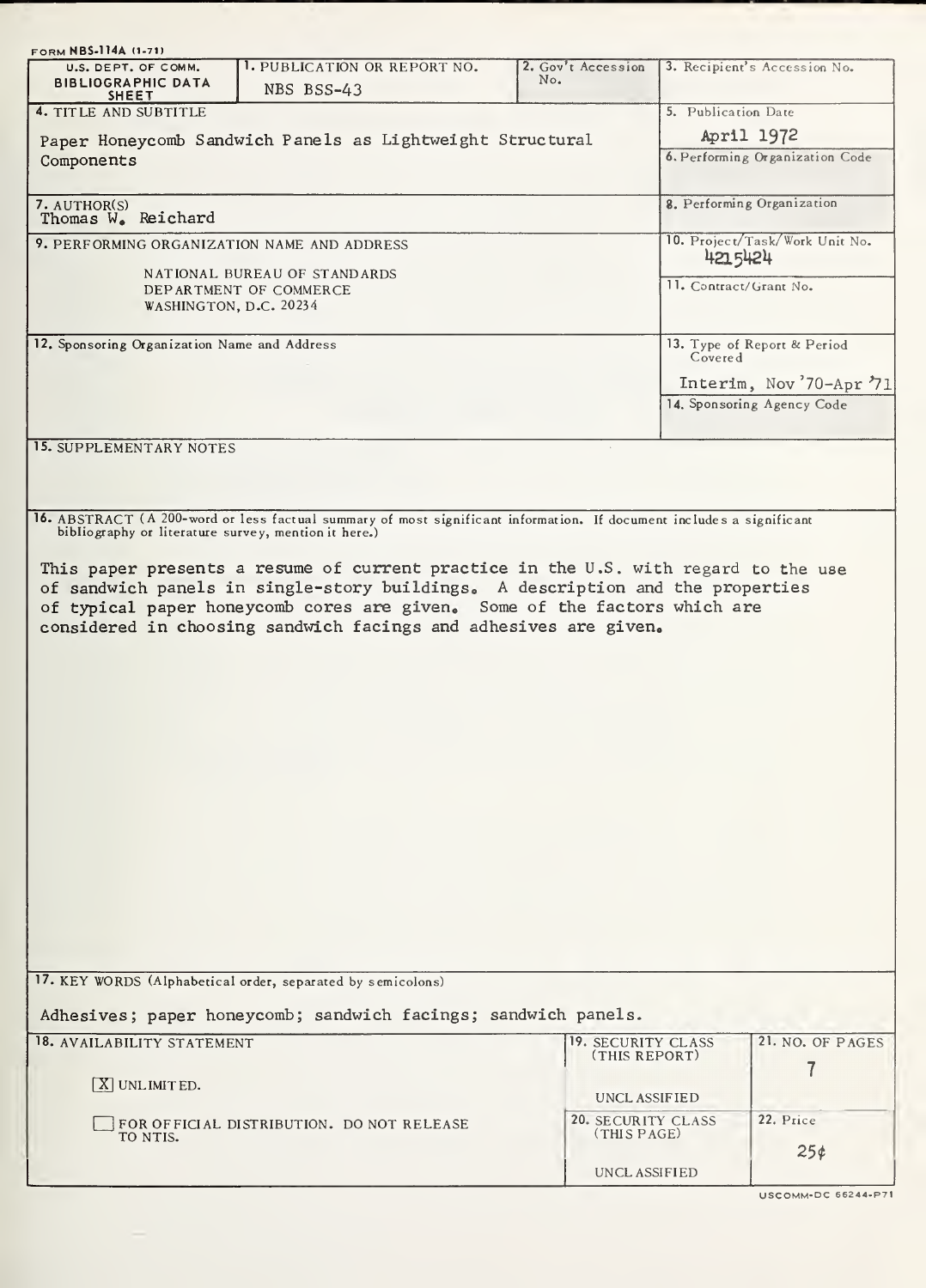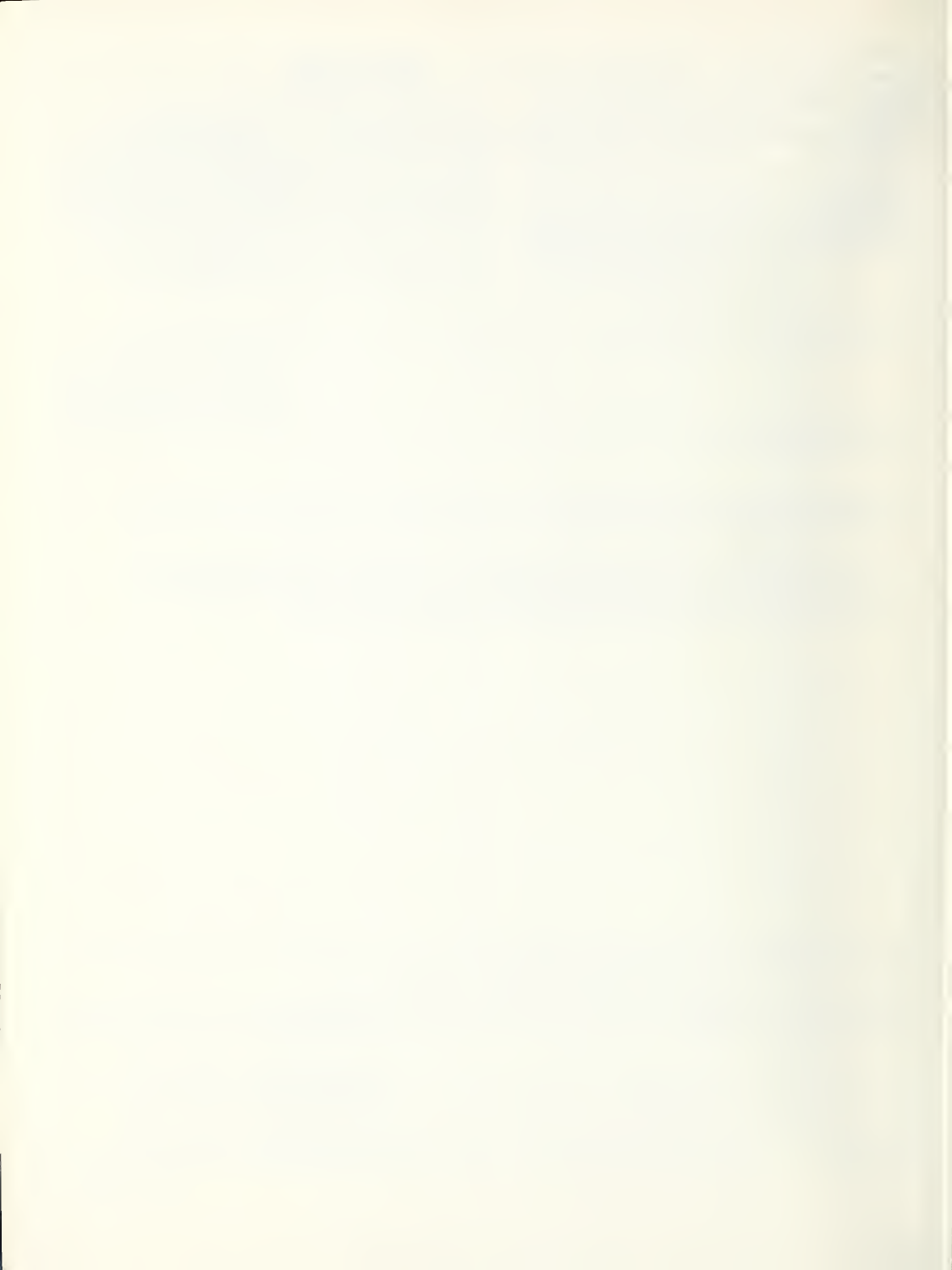#### Announcement of New Publications in Building Science Series

Superintendent of Documents, U.S. Government Printing Office, Washington, D.C. 20402

Dear Sir:

Please add my name to the announcement list of new publications to be issued in the series : National Bureau of Standards Building Science Series.

<u> 1997 - Johann John Stein, mars et al. 1998 - John Stein, mars et al. 1998 - John Stein, mars et al. 1998 - J</u>

Name

Company Address City StaJte Zip Code

(Notification key N-339)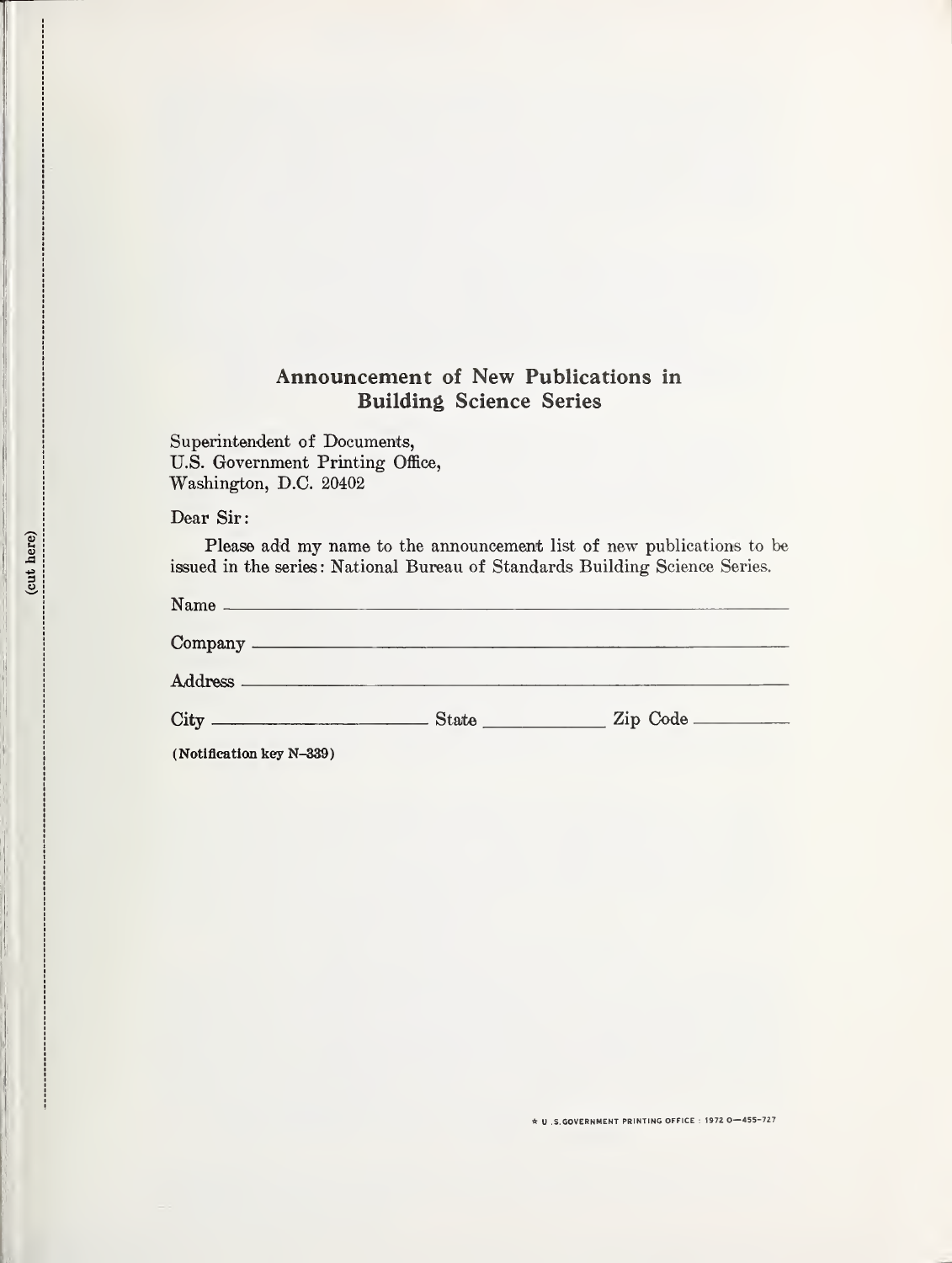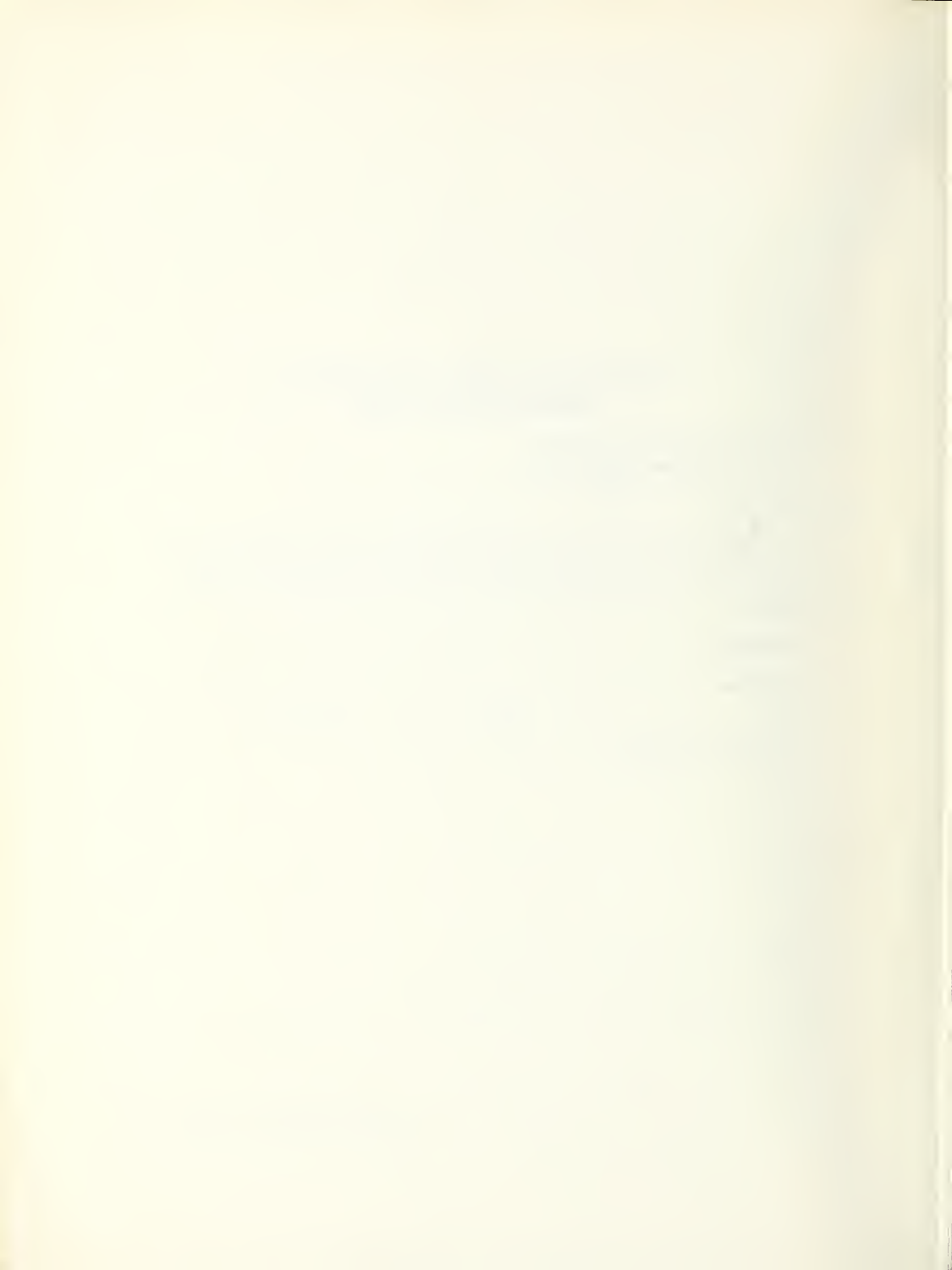#### NATIONAL BUREAU OF STANDARDS

The National Bureau of Standards<sup>1</sup> was established by an act of Congress March 3, 1901. The Bureau's overall goal is to strengthen and advance the Nation's science and technology and facilitate their effective application for public benefit. To this end, the Bureau conducts research and provides: (1) <sup>a</sup> basis for the Nation's physical measure ment system, (2) scientific and technological services for industry and government, (3) a technical basis for equity in trade, and (4) technical services to promote public safety. The Bureau consists of the Institute for Basic Standards, the Institute for Materials Research, the Institute for Applied Technology, the Center for Computer Sciences and Technology, and the Office for Information Programs.

THE INSTITUTE FOR BASIC STANDARDS provides the central basis within the United States of <sup>a</sup> complete and consistent system of physical measurement; coordinates that system with measurement systems of other nations; and furnishes essential services leading to accurate and uniform physical measurements throughout the Nation's scientific community, industry, and commerce. The Institute consists of a Center for Radiation Research, an Oflice of Measurement Services and the following divisions:

Applied Mathematics—Electricity—Heat—Mechanics—Optical Physics—Linac Radiation<sup>2</sup>—Nuclear Radiation<sup>2</sup>—Applied Radiation<sup>2</sup>—Quantum Electronics<sup>3</sup>— Electromagnetics<sup>3</sup>—Time and Frequency<sup>3</sup>—Laboratory Astrophysics<sup>3</sup>—Cryogenics<sup>3</sup>.

THE INSTITUTE FOR MATERIALS RESEARCH conducts materials research lead ing to improved methods of measurement, standards, and data on the properties of well-characterized materials needed by industry, commerce, educational institutions, and Government; provides advisory and research services to other Government agencies; and develops, produces, and distributes standard reference materials. The Institute consists of the Office of Standard Reference Materials and the following divisions:

Analytical Chemistry—Polymers—Metallurgy—Inorganic Materials—Reactor Radiation—Physical Chemistry.

THE INSTITUTE FOR APPLIED TECHNOLOGY provides technical services to pro mote the use of available technology and to facilitate technological innovation in industry and Government; cooperates with public and private organizations leading to the development of technological standards (including mandatory safety standards), codes and methods of test; and provides technical advice and services to Government agencies upon request. The Institute also monitors NBS engineering standards activities and provides liaison between NBS and national and international engineering standards bodies. The Institute consists of the following divisions and offices:

Engineering Standards Services—Weights and Measures—Invention and Innovation—Product Evaluation Technology—Building Research—Electronic Technology—Technical Analysis—Measurement Engineering—Office of Fire Programs.

THE CENTER FOR COMPUTER SCIENCES AND TECHNOLOGY conducts research and provides technical services designed to aid Government agencies in improving cost effectiveness in the conduct of their programs through the selection, acquisition, and effective utilization of automatic data processing equipment; and serves as the principal focus within the executive branch for the development of Federal standards for automatic data processing equipment, techniques, and computer languages. The Center consists of the following offices and divisions:

Information Processing Standards—Computer Information—Computer Services —Systems Development—Information Processing Technology.

THE OFFICE FOR INFORMATION PROGRAMS promotes optimum dissemination and accessibility of scientific information generated within NBS and other agencies of the Federal Government; promotes the development of the National Standard Reference Data System and a system of information analysis centers dealing with the broader aspects of the National Measurement System; provides appropriate services to ensure that the NBS staff has optimum accessibility to the scientific information of the world, and directs the public information activities of the Bureau. The Office consists of the following organizational units:

Office of Standard Reference Data—Office of Technical Information and Publications—Library—Office of International Relations.

<sup>1</sup> Headquarters and Laboratories at Gaithersburg, Maryland, unless otherwise noted; mailing address Washing-ton, D.C. 20234. - Part of the Center for Radiation Research.

<sup>&</sup>lt;sup>3</sup> Located at Boulder, Colorado 80302